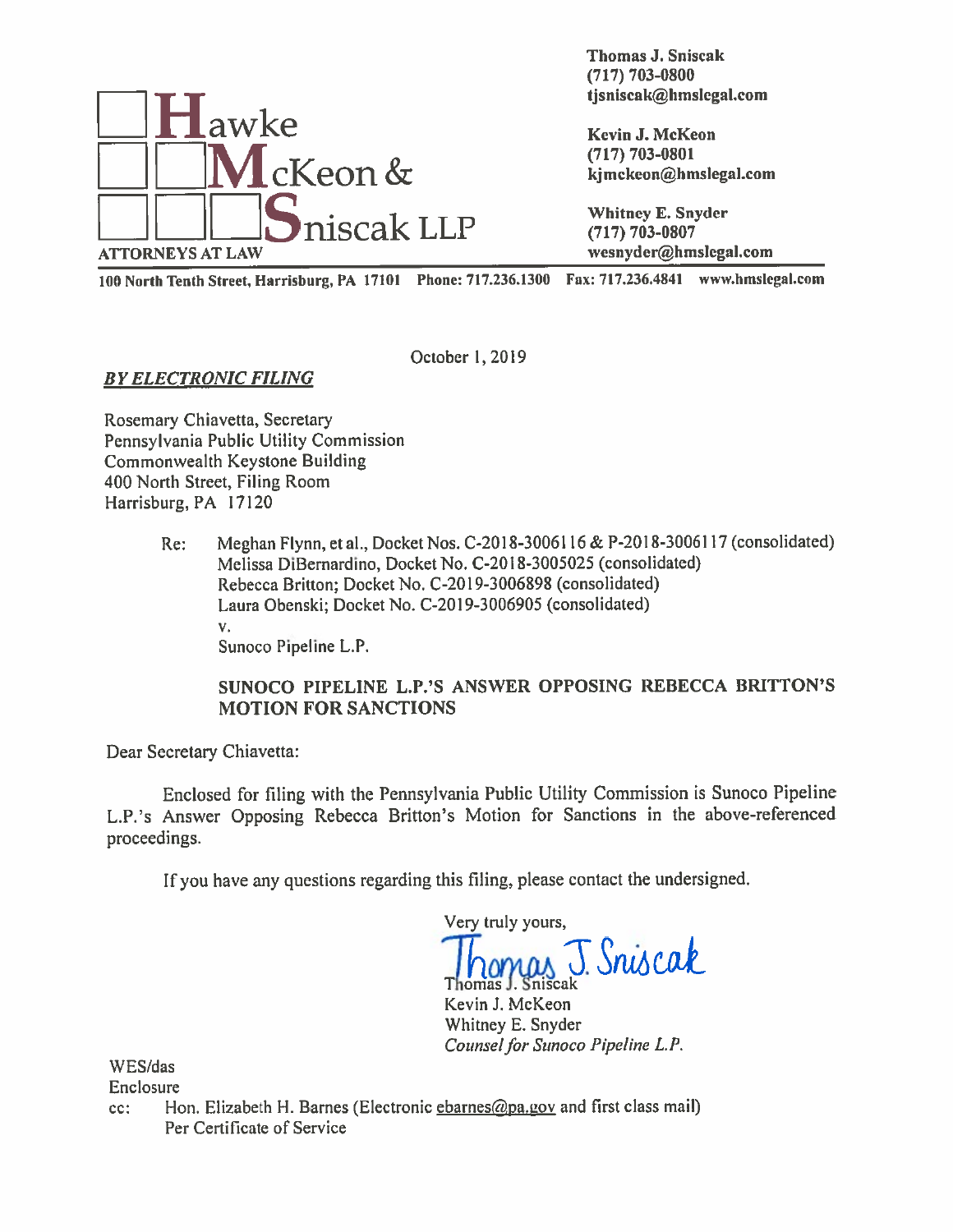# BEFORE THE PENNSYLVANIA PUBLIC UTILITY COMMISSION

| MEGHAN FLYNN et al.                                   |            | Docket Nos. C-2018-3006116 (consolidated)<br>P-2018-3006117               |
|-------------------------------------------------------|------------|---------------------------------------------------------------------------|
| <b>MELISSA DIBERNARDINO</b><br><b>REBECCA BRITTON</b> | Docket No. | C-2018-3005025 (consolidated)<br>Docket No. C-2019-3006898 (consolidated) |
| <b>LAURA OBENSKI</b>                                  | Docket No. | C-2019-3006905 (consolidated)                                             |
| V.                                                    |            |                                                                           |
| SUNOCO PIPELINE L.P.                                  |            |                                                                           |
| ANDOVER HOMEOWNERS'                                   |            |                                                                           |
| ASSOCIATION, INC.                                     |            |                                                                           |
|                                                       |            | Docket No. C-2018-3003605                                                 |
| V.                                                    |            |                                                                           |
| SUNOCO PIPELINE L.P.                                  |            |                                                                           |
|                                                       |            |                                                                           |

# SUNOCO PIPELINE L.P.'S ANSWER OPPOSING REBECCA BRITTON'S MOTION FOR SANCTIONS

Pursuant to 52 Pa. Code §§ 5.371(b), Sunoco Pipeline L.P. (SPLP) answers<sup>1</sup> pro se

Complainant Rebecca Britton's Motion for Sanctions (Motion) served September 26, 2019.<sup>2</sup>

<sup>&</sup>lt;sup>1</sup> The Motion is presented in numbered paragraphs. Unlike a complaint, SPLP is not required to deny or admit allegations contained in a motion. *Compare* 52 Pa. Code § 5.61(b) (form of answer to complaints) with 52 Pa. Code § 5.61 generally (not mandating form of answer to motions). As such and given that the Motion contains various irrelevant, hyperbolic and otherwise improper statements, SPLP will not respond on <sup>a</sup> paragraph by paragraph basis.

 $2$  Contrary to Ms. Britton's representation in her certificate of service that she served her Motion on September 24, 2019, Ms. Britton served her Motion at 7:36 PM on September 25 via electronic mail. Pursuant to the June 6, 2019 Procedural Order at page 7, in hand service may be perfected via electronic mail if sent prior to 4:30 PM. As Ms. Britton did not serve her Motion prior to 4:30 on September 25, service effectively occurred on September 26.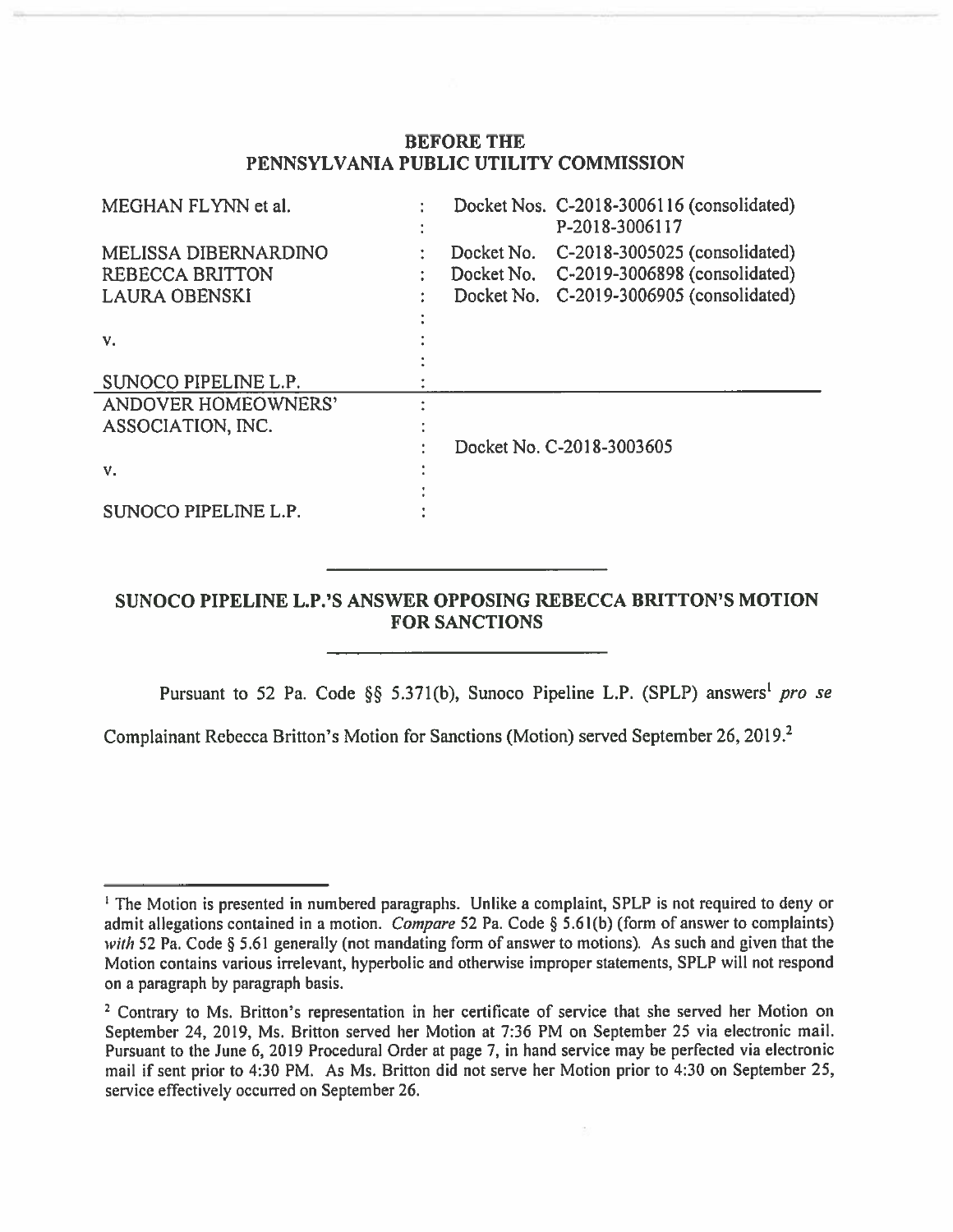# I. INTRODUCTION

Ms. Britton's attempt to have SPLP sanctioned for alleged violation of the Amended Protective Order must be denied. As demonstrated below, the <sup>p</sup>lain terms of the Amended Protective Order<sup>3</sup> do not allow pro se complainants to access the Highly Confidential materials at issue; rather, only attorneys and experts may review them. *Infra* Section II.A. These restrictions are consistent with the Commission's regulations concerning protective orders, which clearly only contemplate access to such highly confidential materials to attorneys of record and outside

June 6,2019 Amended Protective Order at Paragraph 7.

 $3$  By its plain and unambiguous terms, Paragraph 7 of the Amended Protective Order only allows access to Highly Confidential Materials to three categories of people (attorneys appearing in this proceeding along with their employees and outside experts (Paragraph 7(i)-(iii)), with a limiting clause in subsection (iv) for certain people that may fall within paragraphs (i)-(iii) but are still not eligible to be <sup>a</sup> Reviewing Representative because of competitive concerns.

Information deemed as "HIGHLY CONFIDENTIAL PROTECTED MATERIAL", may be provided to <sup>a</sup> "Reviewing Representative" who has signed <sup>a</sup> Non-Disclosure Certificate attached as Appendix A and who is:

<sup>(</sup>i) An attorney for <sup>a</sup> statutory advocate pursuan<sup>t</sup> to 52 Pa. Code § 1.8 or <sup>a</sup> counsel who has entered an appearance in these proceedings for <sup>a</sup> party;

<sup>(</sup>ii) An attorney, paralegal, or other employee associated for purposes of this case with an attorney described in Paragraph (i);

<sup>(</sup>iii) An outside exper<sup>t</sup> or an employee of an outside exper<sup>t</sup> retained by <sup>a</sup> party for the purposes of advising, preparing for or testifying in these proceedings; or

<sup>(</sup>iv) <sup>A</sup> person designated as <sup>a</sup> Reviewing Representative for purposes of HIGHLY CONFIDENTIAL PROTECTED MATERIAL, provided that <sup>a</sup> Reviewing Representative for purposes of HIGHLY CONFIDENTIAL PROTECTED MATERIAL shall not include an officer, director, stockholder, partner, or owner of any competitor of the parties, or of any shipper, customer or consignee of any affiliate of any competitor of the parties, or shipper, customer or consignee, or any employee of any such entity, if the employee's duties involve marketing or pricing responsibilities, or any responsibility for marketing or pricing with respec<sup>t</sup> to the transportation or commodity sales and/or exchanges of refined petroleum products.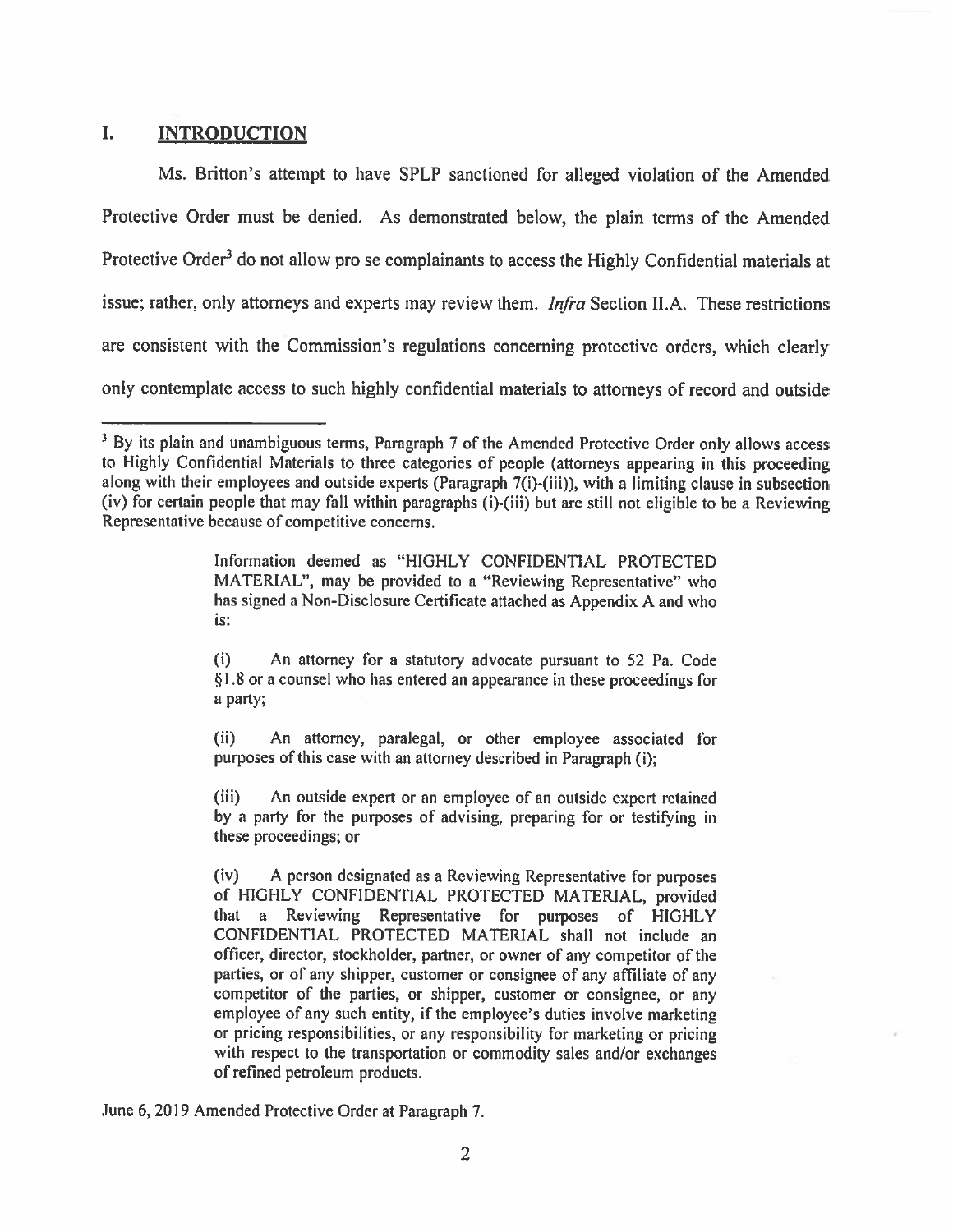experts. 52 Pa. Code  $\S$  5.365(c)-(d). That is a fair and necessary balancing of protecting public safety and the public interest versus <sup>a</sup> pro se complainant's interest in reviewing information she is not qualified to opine about as <sup>a</sup> witness. Moreover, the Highly Confidential Materials at issue here also encompass Confidential Security Information. The current and ongoing need to protect such information, particularly <sup>g</sup>iven the recent attacks on Saudi oil fields, is indisputable and allowing its release to non-attorneys or outside experts is contrary to the intent of state and federal law protecting such information.  $E.g.,$  Public Utility Confidential Security Information Disclosure Protection Act (35 P.S. §§ 2141.1 to 2141.6); 49 U.S.C. § 60138 (protecting certain information contained in facility response <sup>p</sup>lans). <sup>A</sup> GAO repor<sup>t</sup> also establishes the serious national security threat faced by pipelines:

> According to TSA, <sup>p</sup>ipelines are vulnerable to <sup>p</sup>hysical attacks including the use of firearms or explosives—largely due to their stationary nature, the volatility of transported products, and the dispersed nature of <sup>p</sup>ipeline networks spanning urban and outlying areas. The nature of the transported commodity and the potential effect of an attack on national security, commerce, and public health make some <sup>p</sup>ipelines and their assets more attractive targets for attack. Oil and gas pipelines have been and continue to be targeted by terrorists and other malicious groups globally.

U.S. Gov't Accountability Off., GAO-l9-48, Critical Infrastructure Protection Actions Needed to Address Significant Weaknesses in TSA's Pipeline Security Program Management, pgs. 10-Il (Dec. 2018), available at https://www.gao.gov/assets/700/696123.pdf.

No relief is available here. The terms of Ms. Britton's motion and request for relief as to the Amended Protective Order are clear — she is erroneously and improperly seeking access to Highly Confidential materials as <sup>a</sup> sanction for SPLP's alleged violation of the Amended Protective Order. SPLP did not violate the Order so no relief can be granted. Moreover, the Commission and/or Presiding Officer cannot act as an advocate and raise arguments or theories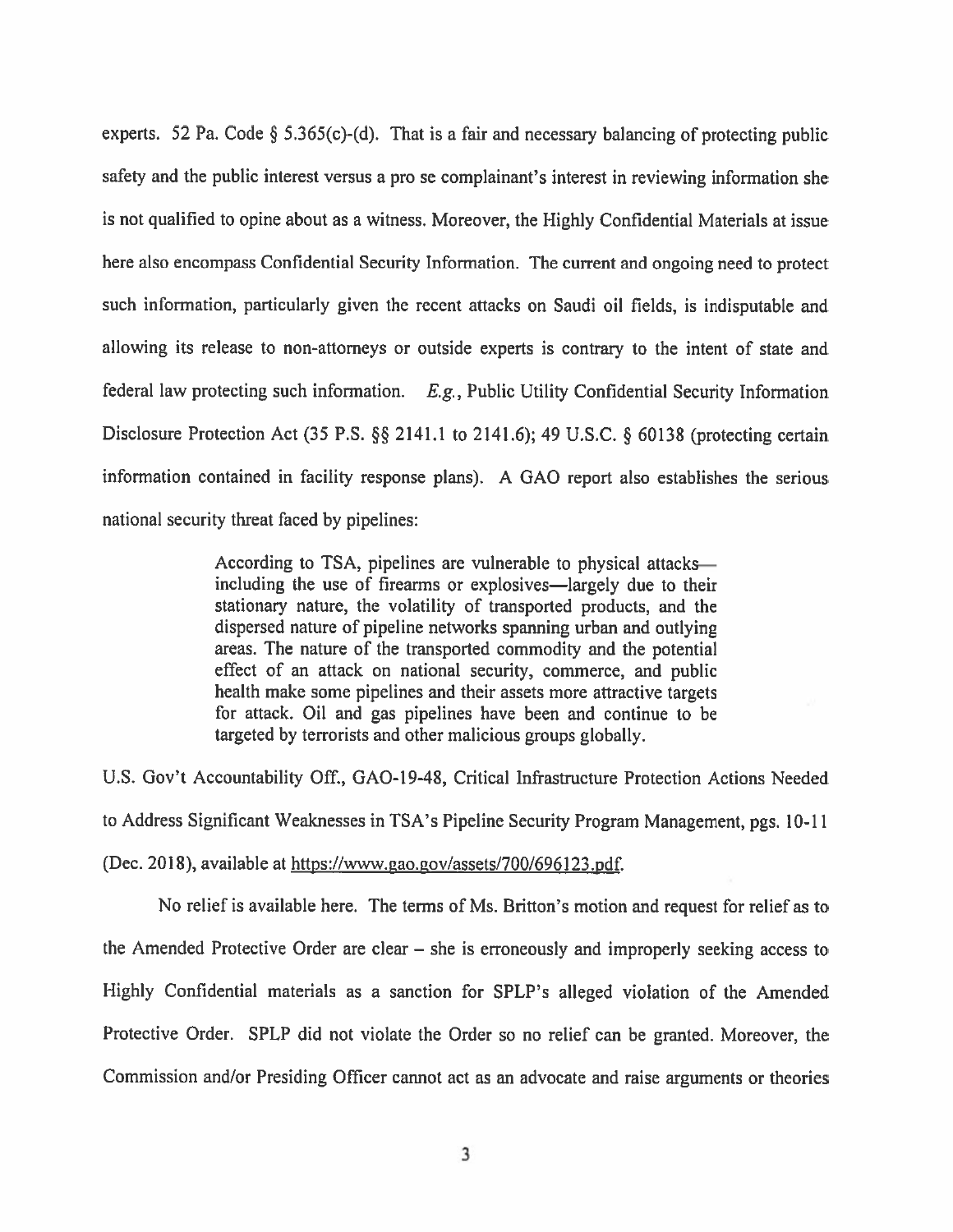sua sponte in a Complaint proceeding.<sup>4</sup> While the Motion is unclear at best and is at odds with the Order of which it complains, Ms. Britton appears to be impermissibly collaterally attacking Your Honor's ruling and to be asking Your Honor to advocate or create new arguments on her behalf in violation of the recent *Dinniman* determination.

Moreover, Ms. Britton has not shown any prejudice to her case. She did not lodge the discovery requests resulting in the production of information that she seeks and she has not even allege any need for any particular document or set of documents based upon what she may testify to or offer opinions—which she may not as <sup>a</sup> lay person under clear Pennsylvania law.

Any potential risk of prejudice is hers to bear for her own choice of proceeding pro se and has no weight in considering her motion. As the Pennsylvania Supreme Court has held, "[i]t is, we believe, preferable to simply recognize, as the Commonwealth Court has previously done, that 'any layperson choosing to represen<sup>t</sup> himself in <sup>a</sup> legal proceeding must, to some reasonable extent, assume the risk that his lack of expertise and legal training will prove his undoing." Vann v. Com., Unemployment Comp. Bd. of Review, 508 Pa. 139, 148 (1985)(emphasis added); quoting Groch v. Unemployment Compensation Board of Review, 81 Pa.Cmwlth. 26, 30, <sup>472</sup> A.2d 286, <sup>288</sup> (1984)). See also Dolores Herring v. Metropolitan Edison Company, No. F-2016-2540875, <sup>2017</sup> WL 3872590, at \*3 (Order entered August 31, 2017) (The Commission, citing Vann and Groch, adopted the ALJ's initial decision, noting "the Complainant in this case proceeded *pro se* by choice and bore the risk of doing so.").

Finally, while Ms. Britton's incorrect and defamatory accusations against SPLP's counsel in her motion are impertinent, scandalous and irrelevant, counsel addresses them herein to

<sup>&</sup>lt;sup>4</sup> See Sunoco Pipeline L.P. v. Dinniman and Pub. Util. Comm'n,  $\_\_\_$ A.3d  $\_\_$ , 2019 WL 4248071, Docket No, <sup>1169</sup> C.D. 2018, Slip Op. at 7-8, <sup>10</sup> (Pa. Cmwlth. Sept. 9,2019) ("The PUC erred in raising the issue of personal standing sua sponte and injecting this theory of standing into the case") (SPLP v. Dinniman and PUC).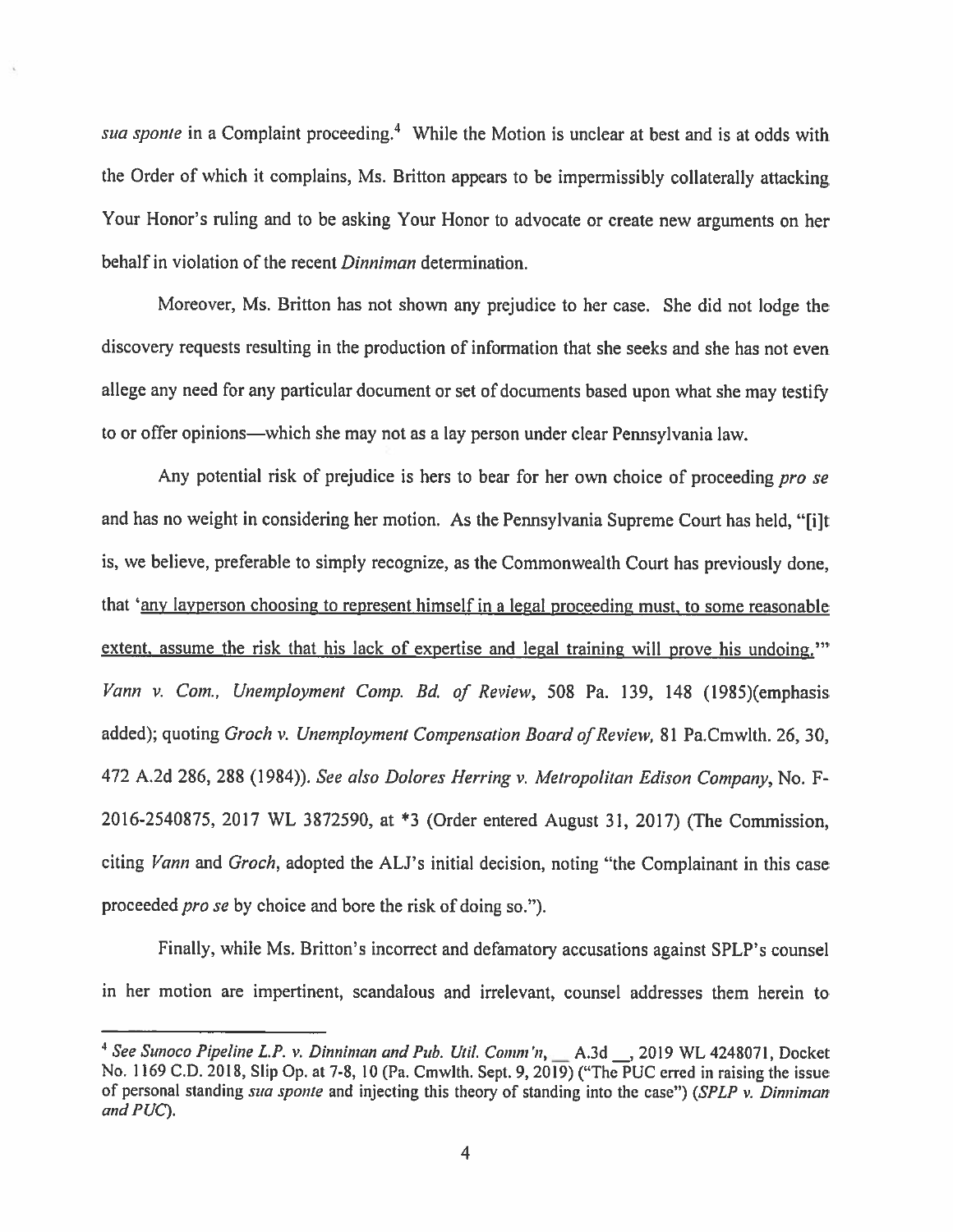correct these falsities. In fact, they are so out of line that such specious allegations themselves could suppor<sup>t</sup> sanctions against Ms. Britton.

SPLP's counsel is under absolutely no duty to assist Ms. Britton, explain the law, or communicate outside required legal pleadings and filings. Ms. Britton makes <sup>a</sup> series of incorrect statements regarding timing of responses to motions to imply counsel was trying to inappropriately "buy time." Ms. Britton is the one that is incorrect concerning procedural time frames and SPLP's correspondence. While Ms. Britton is not <sup>a</sup> lawyer, that does not mean she can make false allegations concerning orders issued in this proceeding which are clearly understandable to any lay person, and then use her misrepresentations to defame SPLP's lawyers.

As to Ms. Britton's implication that SPLP's counsel's reluctance to correspond with her outside of legal pleadings or otherwise communicate in such <sup>a</sup> way that could be misinterpreted, SPLP's actions adhere to the Rules of Professional Conduct. Undersigned counsel represents SPLP, <sup>a</sup> party adverse to Ms. Britton's interests. SPLP's counsel is under no duty to correspond with Ms. Britton, to provide her with legal advice, or interpretations of legal documents such as the Amended Protective Order. In fact, it could violate counsel's duties to its own client to do so, as well as Rules of Professional Conduct concerning parties unrepresented by counsel with interests adverse to <sup>a</sup> client. The Rules of Professional Conduct are clear that SPLP's counsel cannot communicate in <sup>a</sup> way with Ms. Britton that could be misconstrued by her as legal advice:

# Ride 4.3. Dealing with Unrepresented Person.

(a) In dealing on behalf of <sup>a</sup> client with <sup>a</sup> person who is not represented by counsel, <sup>a</sup> lawyer shall not state or imply that the lawyer is disinterested.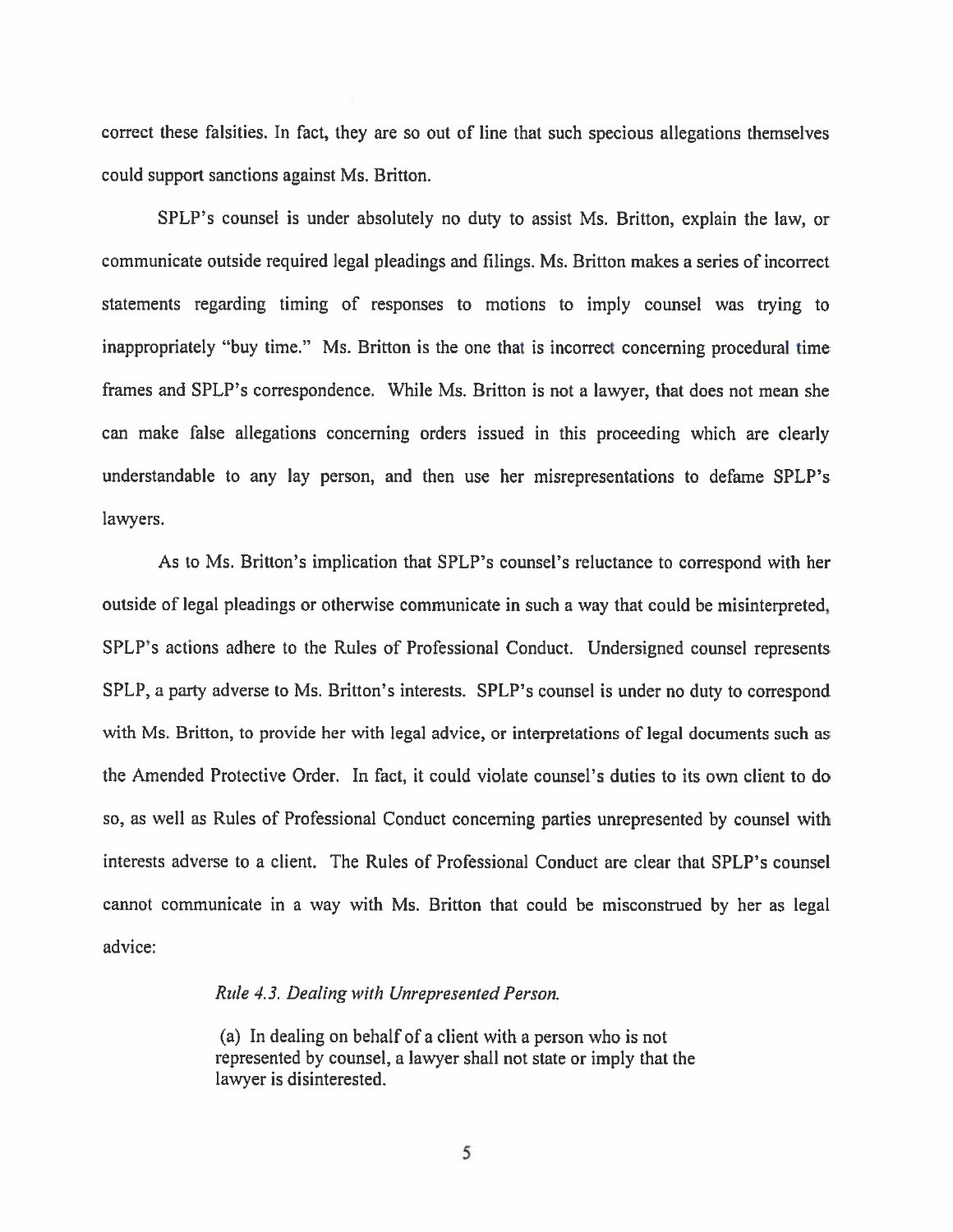(b) During the course of <sup>a</sup> lawyer's representation of <sup>a</sup> client, <sup>a</sup> lawyer shall not give advice to <sup>a</sup> person who is not represented by <sup>a</sup> lawyer, other than the advice to secure counsel, if the lawyer knows or reasonably should know the interests of such person are or have <sup>a</sup> reasonable possibility of being in conflict with the interests of the lawyer's client.

Id. Counsel's decision not to informally communicate with Ms. Britton based on her representation that she signed (albeit incorrectly and without qualifying) the Non-Disclosure Agreement was in keeping with these rules. Contrary to Ms. Britton's false, yet verified representation, she did not request access to discovery materials in July — she merely sent around an improperly executed Non-Disclosure Agreement. Motion at ¶ <sup>5</sup> and Attachment. Counsel did not want to imply that it was advising Ms. Britton what to or not to do and did not respond to that email that made no request of SPLP or its counsel. Counsel did timely respond in September when Ms. Britton actually demanded access to Highly Confidential Materials, and did so in <sup>a</sup> timely manner, particularly given counsel was not required to correspond with Ms. Britton at all.

'While recognizing Ms. Britton is <sup>a</sup> pro se party, her misrepresentations and actions concerning this Motion are the sanctionable behavior here, not that of SPLP or its counsel.

### II. ARGUMENT

# A. The Amended Protective Order Clearly Does Not Allow Access to Highly Confidential Materials to Pro Sc Complainants and SPLP Has Not Violated It

The Amended Protective Order clearly does not allow access pro se complainants to access Highly Confidential Materials. By its <sup>p</sup>lain and unambiguous terms, Paragraph <sup>7</sup> of the Amended Protective Order only allows access to Highly Confidential Materials to three categories of people (attorneys appearing in this proceeding along with their employees and outside experts (Paragraph 7(i)-(iii)), with <sup>a</sup> limiting clause in subsection (iv) for certain people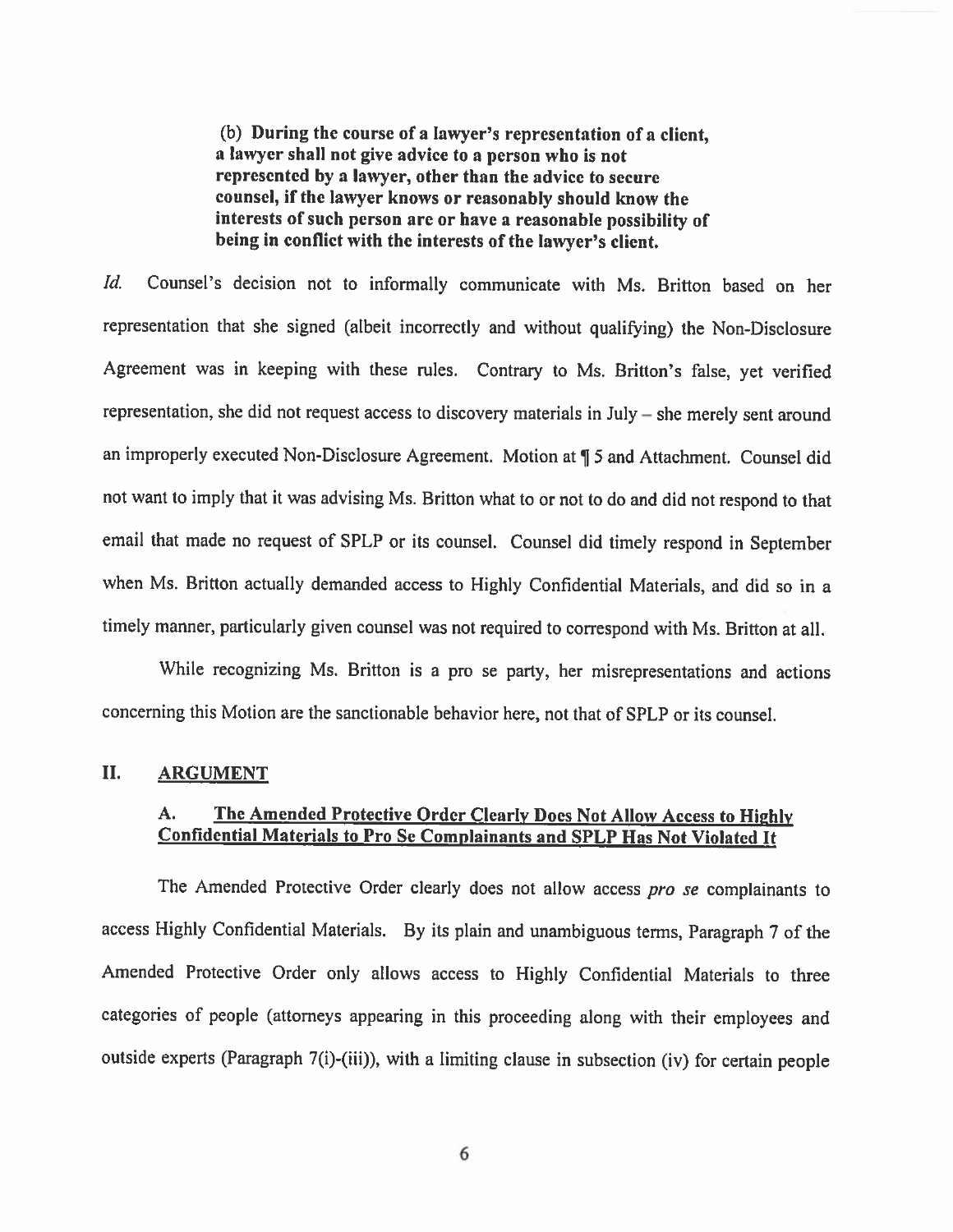that may fall within paragraphs (i)-(iii) but are still not eligible to be <sup>a</sup> Reviewing Representative

because of competitive concerns.

Information deemed as "HIGHLY CONFIDENTIAL PROTECTED MATERIAL", may be provided to <sup>a</sup> "Reviewing Representative" who has signed <sup>a</sup> Non-Disclosure Certificate attached as Appendix A and who is:

(i) An attorney for <sup>a</sup> statutory advocate pursuan<sup>t</sup> to 52 Pa. Code §1.8 or <sup>a</sup> counsel who has entered an appearance in these proceedings for <sup>a</sup> party;

(ii) An attorney, paralegal, or other employee associated for purposes of this case with an attorney described in Paragraph (i);

(iii) An outside exper<sup>t</sup> or an employee of an outside exper<sup>t</sup> retained by <sup>a</sup> party for the purposes of advising, preparing for or testifying in these proceedings; or

(iv) A person designated as <sup>a</sup> Reviewing Representative for purposes of HIGHLY CONFIDENTIAL PROTECTED MATERIAL, provided that <sup>a</sup> Reviewing Representative for purposes of HIGHLY CONFIDENTIAL PROTECTED MATERIAL shall not include an officer, director, stockholder, partner, or owner of any competitor of the parties, or of any shipper, customer or consignee of any affiliate of any competitor of the parties, or shipper, customer or consignee, or any employee of any such entity, if the employee's duties involve marketing or pricing responsibilities, or any responsibility for marketing or pricing with respec<sup>t</sup> to the transportation or commodity sales and/or exchanges of refined petroleum products.

June 6, 2019 Amended Protective Order at Paragraph 7.

The Amended Protective Order is completely consistent with and mimics the

Commission's regulations:

## (c) Restrictions.

(1) <sup>A</sup> protective order to restrict disclosure of proprietary information may require that <sup>a</sup> party receive, use or disclose proprietary information only for the purposes of preparing or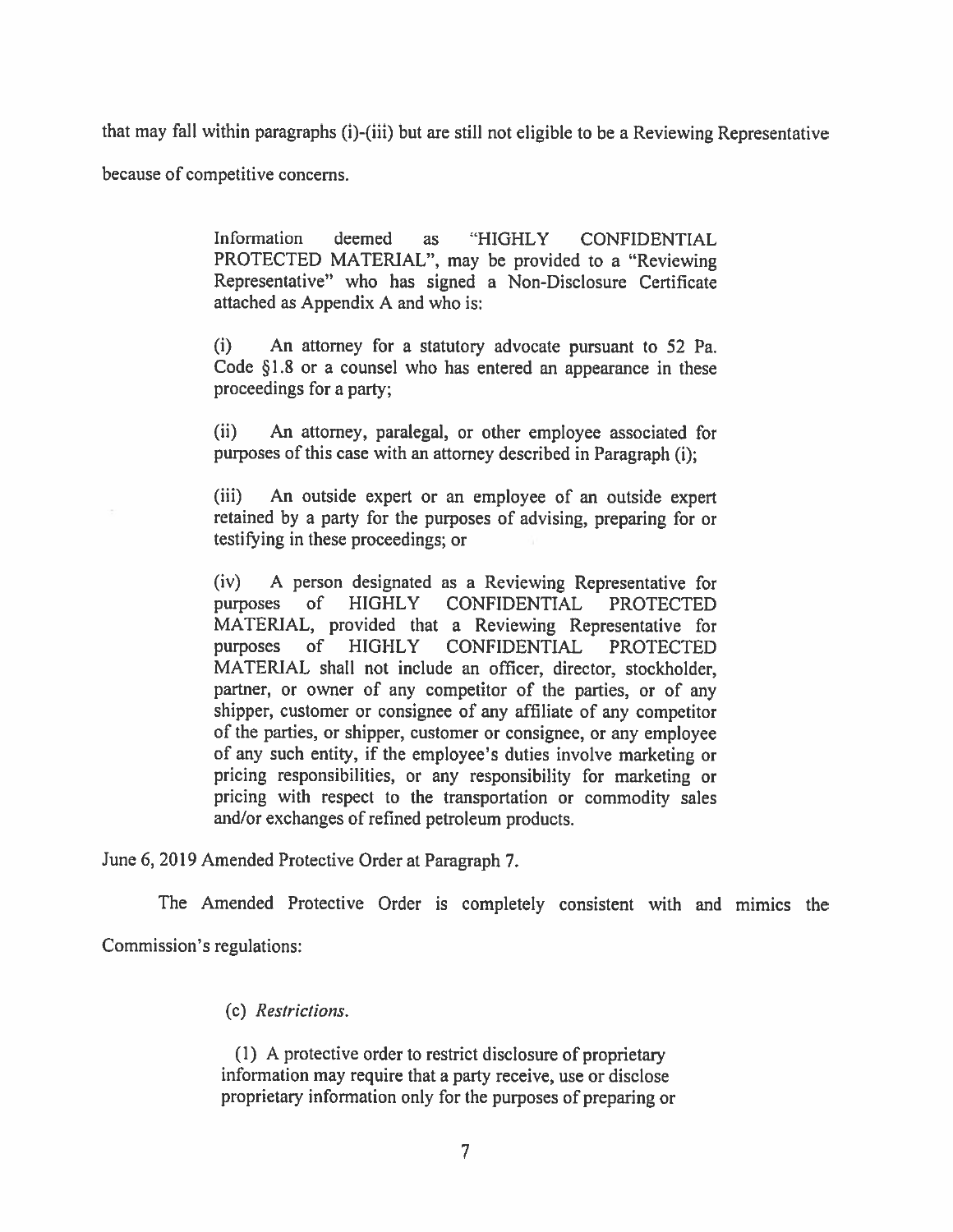presenting evidence, cross-examination or argumen<sup>t</sup> in the proceeding, or may restrict its inclusion in the public record.

(2) A protective order may require that parts of the record of <sup>a</sup> proceeding which contain proprietary information including exhibits, writings, direct testimony, cross-examination, argumen<sup>t</sup> and responses to discovery will be sealed and remain sealed unless the proprietary information is released from the restrictions of the protective order by agreemen<sup>t</sup> of the parties, or pursuan<sup>t</sup> to an order of the presiding officer or the Commission.

(3) A public reference to proprietary information by the Commission or by <sup>a</sup> party afforded access thereto must be to the title or exhibit reference in sufficient detail to permit persons with access to the proprietary information to fully understand the reference and not more. The proprietary information must remain <sup>a</sup> par<sup>t</sup> of the record, to the extent admitted, for purposes of administrative or judicial review.

(4) Prior to the issuance of <sup>a</sup> protective order, <sup>a</sup> party may not refuse to provide information which the party reasonably believes to be proprietary to <sup>a</sup> party who agrees to treat the information as if it were covered by <sup>a</sup> protective order until the presiding officer or the Commission issues the order or determines that issuance of the order would not be appropriate. The party claiming the privilege shall file <sup>a</sup> petition for protective order under subsection (a) within 14 days of the date the reques<sup>t</sup> for information was received.

(5) A party receiving proprietary information under this section retains the right, either before or after receipt of the information, to challenge the legitimacy of the claim that the information is proprietary and to challenge the admissibility of the proprietary information.

(d)  $Access$  to representatives of parties. Proprietary information provided to <sup>a</sup> party under this section shall be released to the counsel and eligible outside experts of the receiving party unless the party who is releasing the information demonstrates that the experts or counsel previously violated the terms of <sup>a</sup> recent protective order issued by the Commission. To be eligible to receive proprietary information, the expert, subject to the following exception, may not be an officer, director, stockholder, partner, owner or employee of <sup>a</sup> competitor of the producing party. An exper<sup>t</sup> who is <sup>a</sup> stockholder, partner or owner of <sup>a</sup> competitor or affiliate is eligible unless the ownership interest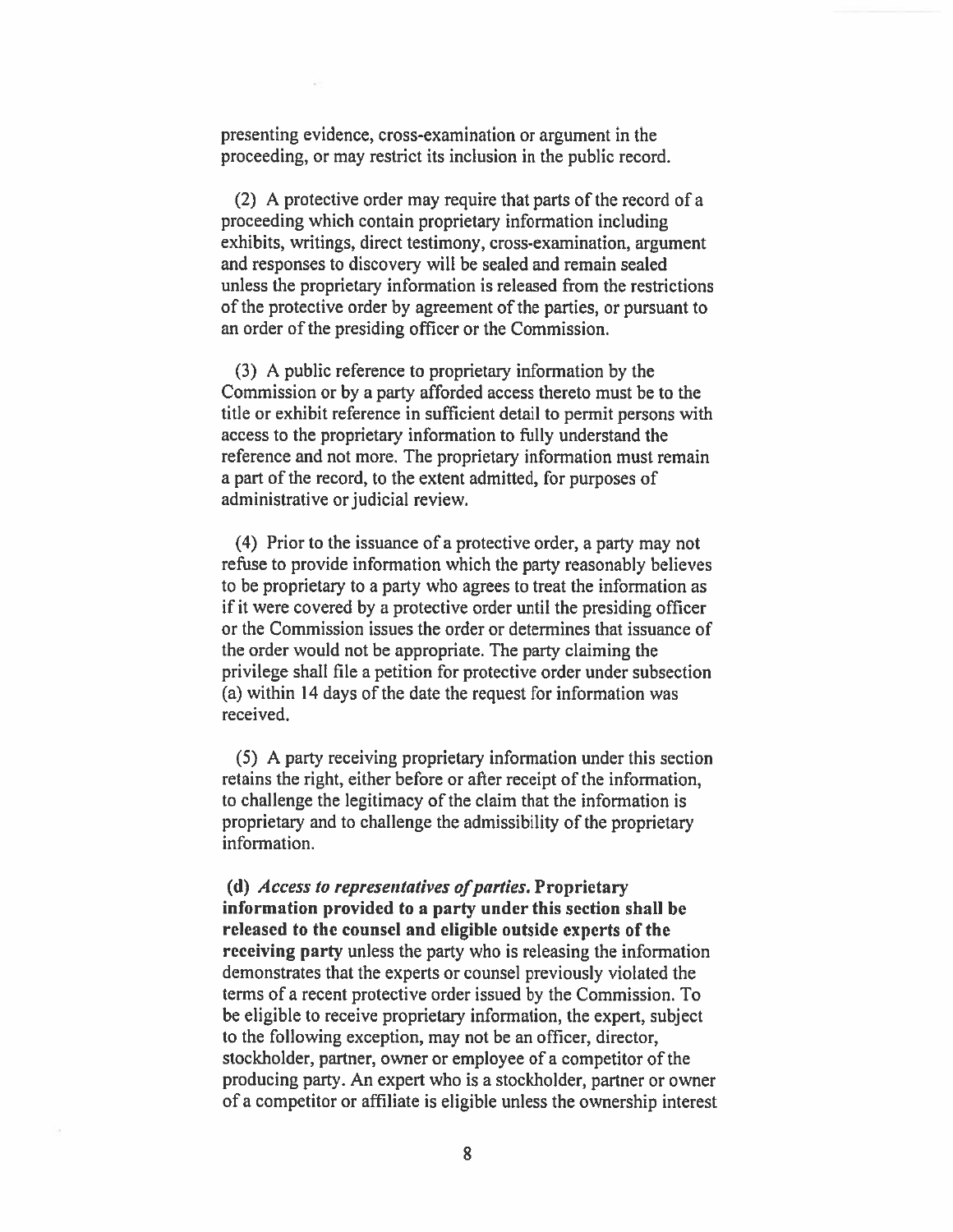is valued at more than \$10,000 or constitutes <sup>a</sup> more than 1% interest, or both. Other persons may not have access to the proprietary information excep<sup>t</sup> as authorized by order of the Commission or of the presiding officer.

#### <sup>52</sup> Pa. Code § 5.365(c)-(d) (emphasis added).

These restrictions exist for <sup>a</sup> reason — attorneys and outside experts have professional duties and representations to maintain to practice their livelihood. They can be sanctioned in meaningful ways and risk losing the ability to practice of they violate a protective order. Moreover, such people are under a duty to actually understand the terms of a protective order to abide by them. In contrast, Ms. Britton has already demonstrated he inability to understand and ignorance of the terms of the Amended Protective Order and the Commission's regulations. Her actions demonstrate an inability to understand or abide by its terms. She is not <sup>a</sup> qualified Reviewing Representative and for good reason. In short, given her lack of comprehension versus the threat to public safety and integrity of infrastructure and other operational information shows the need for her not having access to these documents and information that needs <sup>a</sup> high level of protection.

Ms. Britton alleges SPLP violated the Amended Protective Order. But the Amended Protective Order is prohibitive in nature — it determines who may and may not have access to materials. It does not order SPLP to provide information to anyone—particularly to the nonattorney, non-exper<sup>t</sup> Ms. Britton. To the contrary, the Amended Protective Order prohibits Ms. Britton from accessing Highly Confidential Materials because she is not <sup>a</sup> qualified Reviewing Representative. SPLP has not violated the Amended Protective Order,

Ms. Britton incorrectly takes issue with the definition of attorney or counsel in Paragraph 7(i), apparently alleging that she fits within this category. Motion at ¶ 14-15. Interpreting Ms. Britton's arguments most favorably to her, she demonstrates that she, as <sup>a</sup> pro se Complainant, is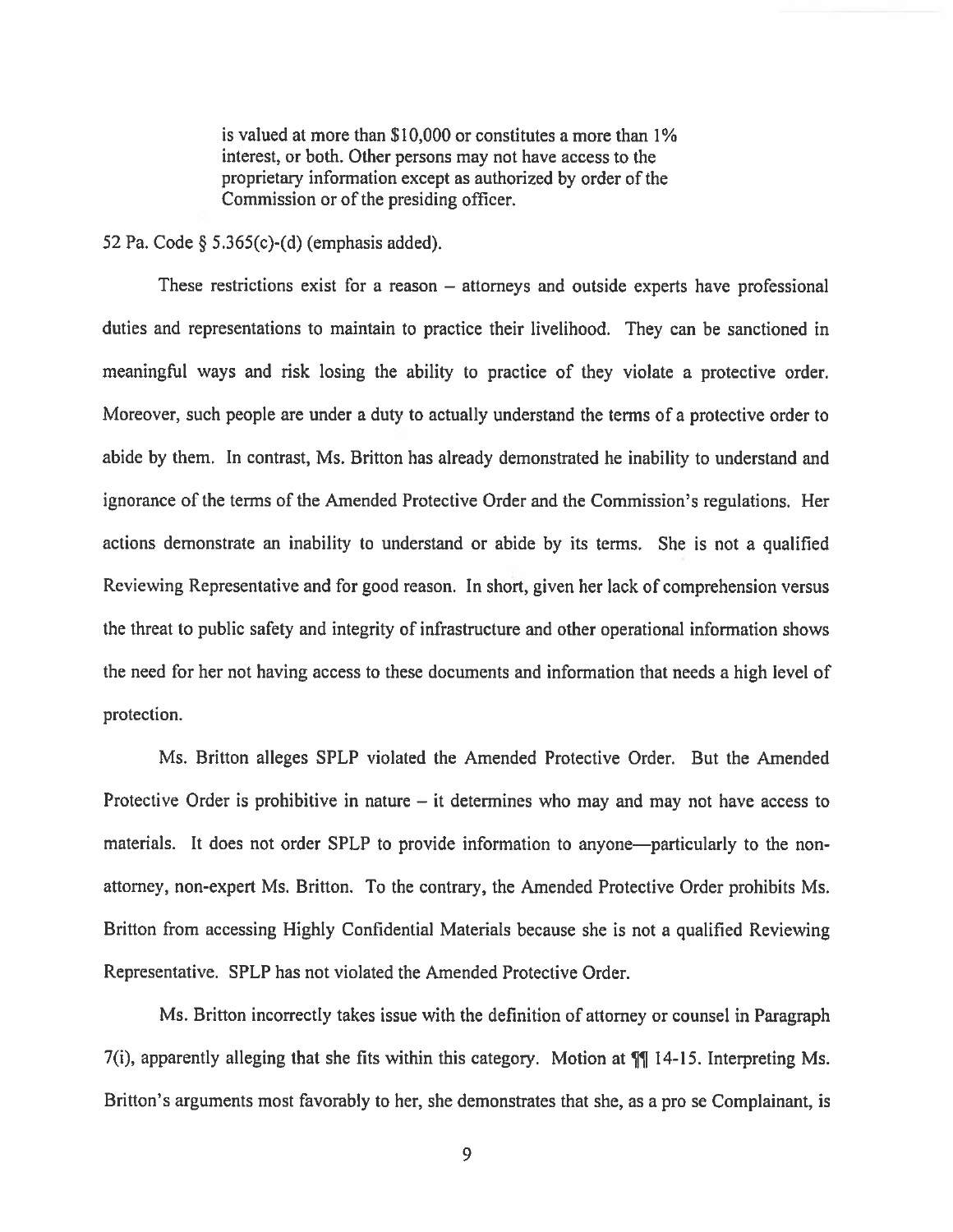confused about the Order and the meaning of attorney or counsel. The Commission's regulations and the plain terms attorney and counsel who has entered their appearance are clear while a "person" may represent themselves, an attorney or counsel is "an attorney at law admitted to practice before the Supreme Court of Pennsylvania."

#### § 1.21. Appearance.

(a) Individuals may represen<sup>t</sup> themselves.

§ 1.22. Appearance by attorney or certified legal intern. (a) Subject to  $\S$  1.21(a) (relating to appearance), an attorney at law admitted to practice before the Supreme Court of Pennsylvania shall represen<sup>t</sup> persons in Commission proceedings.

52 Pa. Code  $\S$ § 1.21-1.22. To the extent Ms. Britton is implying she is an attorney, she should be admonished that such verified implication toes the line of the unauthorized practice of law.<sup>5</sup>

# B. No Relief Can Be Granted

# 1. Given SPLP has Not Violated any Order, No Relief Can Be Granted as to the Amended Protective Order

The terms of Ms. Britton's motion and reques<sup>t</sup> for relief as to the Amended Protective Order are clear — she is solely seeking access to Highly Confidential materials as <sup>a</sup> sanction for SPLP's alleged violation of the Amended Protective Order. The Commission and/or Presiding Officer cannot act as an advocate and raise arguments or theories sua sponte in a Complaint proceeding.<sup>6</sup> As demonstrated above, SPLP has not violated the Amended Protective Order, but

 $<sup>5</sup>$  See Rule of Professional Conduct 5.5 Unauthorized Practice of Law (prohibiting person not admitted to</sup> practice in Pennsylvania from holding out to the public or otherwise representing they are admitted to practice law).

 $6$  See Sunoco Pipeline L.P. v. Dinniman and Pub. Util. Comm'n,  $\Box$  A.3d  $\Box$ , 2019 WL 4248071, Docket No. 1169 C.D. 2018, Slip Op. at 7-8, 10 (Pa. Cmwlth. Sept. 9, 2019) ("The PUC erred in raising the issue of personal standing sua sponte and injecting this theory of standing into the case") (SPLP v. Dinniman and PUC).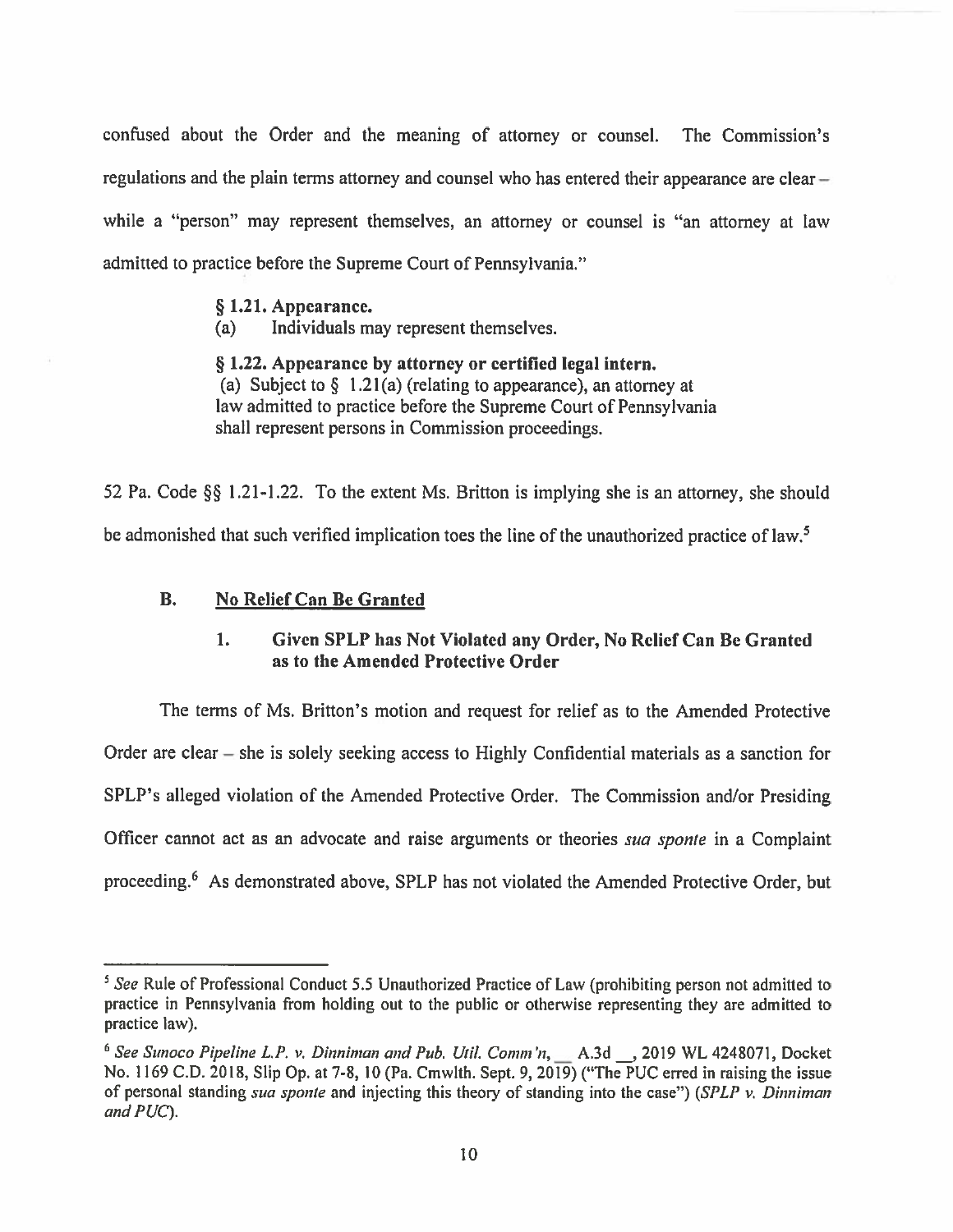instead followed its <sup>p</sup>lain terms. Since Complainant has failed to show any violation of the Amended Protective Order, no relief can be granted on the basis of her Motion.

### 2. Other Relief Requested Cannot Be Granted

Ms. Britton also makes two requests for inappropriate relief that cannot be granted even if <sup>a</sup> violation of the Amended Protective Order were shown. First, Ms. Britton requests counsel's fees on an ongoing basis, essentially seeking to have her opponen<sup>t</sup> hire her <sup>a</sup> lawyer. Had she engaged <sup>a</sup> lawyer or simply read SPLP's September 16, 2019 Answer to Flynn Complainants' Motion for Sanctions, she would have discovered that the Commission lacks authority to issue legal fees, and as such that her claim it could is specious. It is well-established the Commission cannot order counsel fees, as <sup>a</sup> sanction or otherwise.

> It is well established in the courts of this Commonwealth that legal fees are not generally recoverable excep<sup>t</sup> where permitted by statute or other recognized exception to this general rule. Corace v. Balint, 418 Pa. 262, 271 (1965); Becker v. Borough of Schuylkill Haven, 200 Pa. Super. 305, 312 (1963); 11 Pa. Law Encyclopedia Damages § <sup>33</sup> (1970). Nothing in the Commission's statutes, regulations or orders gives the Commission the power to gran<sup>t</sup> attorney fees in the factual setting of the presen<sup>t</sup> Complaint. See Capitol Bus Company v. Leonard M. Smith, Docket No. 20830 (Final Order entered September 23, 1975) 1975 Pa. PUC LEXIS 24; 49 Pa. PUC 428; see also Pa. Pub. Util. Comm'n v. Duquesne Light Company, 61 Pa. PUC 495 (1986); Pa. Pub. Util. Comm'n v. National Fuel Gas Distribution Corporation, 63 Pa. PUC. 68, 71 (1987) (The Commission does not have jurisdiction to award attorney fees and costs); Edward Dugas  $v$ . PECO Energy Company, Docket No. Z-01417035, 2004 Pa. PUC LEXIS 50 (June 10, 2004) (The Commission was not empowered to avard damages, attorney fees or costs); James H. Joseph v. Bell Telephone Company of Pennsylvania, Docket No. C-00924568, 1993 Pa. PUC LEXIS 55 (The Commission is without authority to award attorney fees).

Armstrong Telecommunications, Inc. v. Verizon Pennsylvania Inc., Initial Decision, Docket Nos.

C-2010-2216311 et al, 2018 WL 5082013, at \*16 (Oct. 4, 2018) (ALJ Buckley).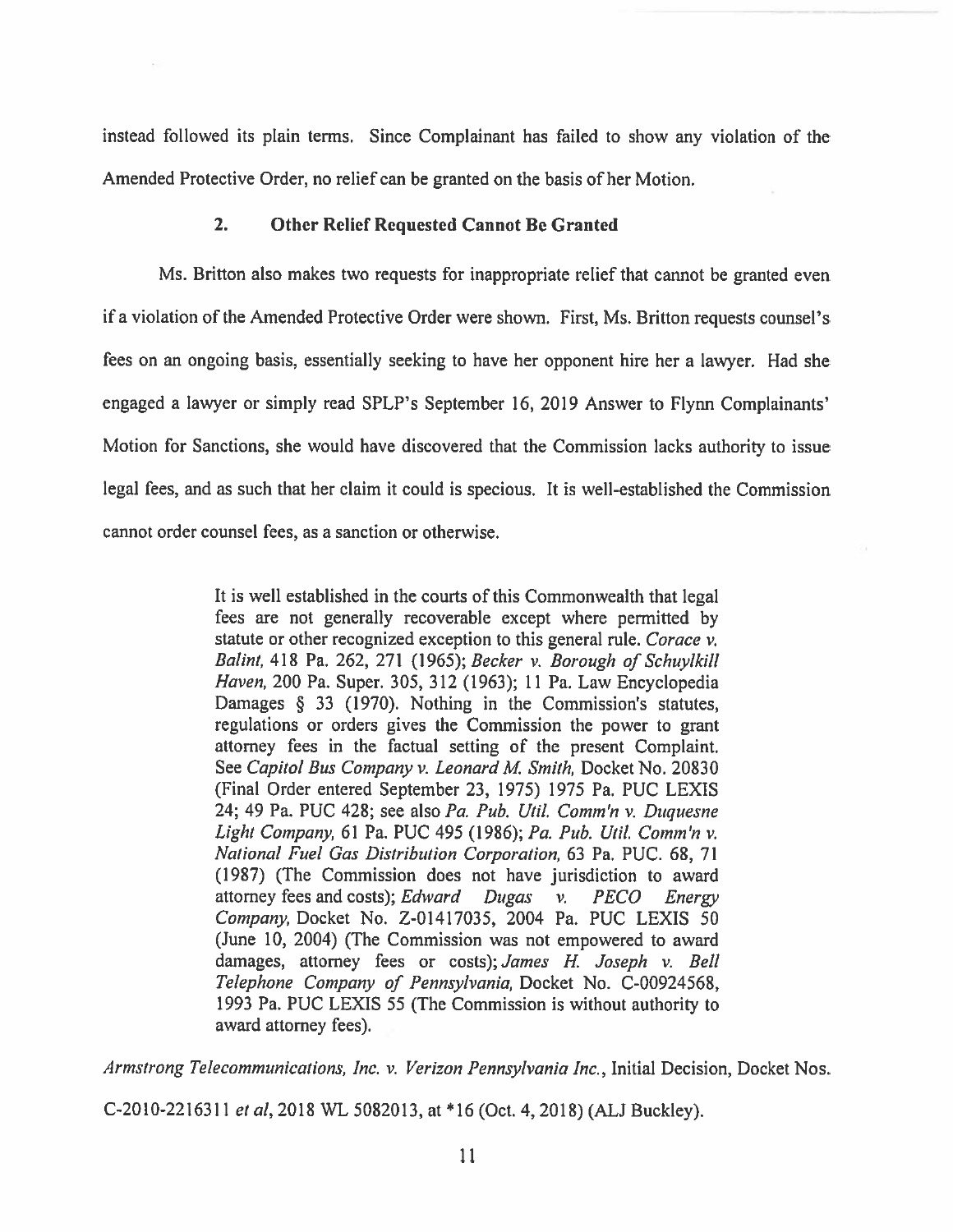Second, Ms. Britton requests that the Flynn Complainants' September 9, 2019 Motion for Sanctions be granted. If Ms. Britton wanted to be heard on the Flynn Motion, she needed to follow the rules like everyone else and file <sup>a</sup> timely answer within five days of service of that Motion (September 16, 2019). She did not. Instead she threw in <sup>a</sup> reques<sup>t</sup> for relief in her own Motion with absolutely no suppor<sup>t</sup> for such relief or showing of how she has any interest in being heard in that matter. This is not allowable relief in these circumstances and must be denied. To the extent Your Honor considers this requested relief, SPLP hereby incorporates in full as if set forth herein its September 16, 2019 Answer to Complainants' Motion for Sanctions.

#### 3. Ms. Britton Has Not Shown Any Prejudice to Her Case

Ms. Britton baselessly alleges that her inability to access to Highly Confidential Materials is somehow prejudicial, harmful or "biased." Ms. Britton has not and cannot show that her inability to access such materials prejudices her case. First, Ms. Britton did not lodge the discovery requests at issue. She has shown absolutely no need for any particular document or set of documents or explained how lack of access thereto is somehow prejudicial to her. Moreover, if Ms. Britton retains an attorney or an outside expert, so long as they are <sup>a</sup> qualified reviewing representative that person could obtain access to such materials and assist her with her case. Not doing so is Ms. Britton's own choice and she bares the risk of that choice. As the Pennsylvania Supreme Court has held, "[i]t is, we believe, preferable to simply recognize, as the Commonwealth Court has previously done, that 'any layperson choosing to represent himself in <sup>a</sup> legal proceeding must, to some reasonable extent, assume the risk that his lack of expertise and legal training will prove his undoing." Vann v. Com., Unemployment Comp. Bd. of Review, 508 Pa. 139, 148 (1985)(emphasis added); quoting Groch v. Unemployment Compensation Board of Review, 81 Pa.Cmwlth. 26, 30, 472 A.2d 286, 288 (1984)). See also Dolores Herring v.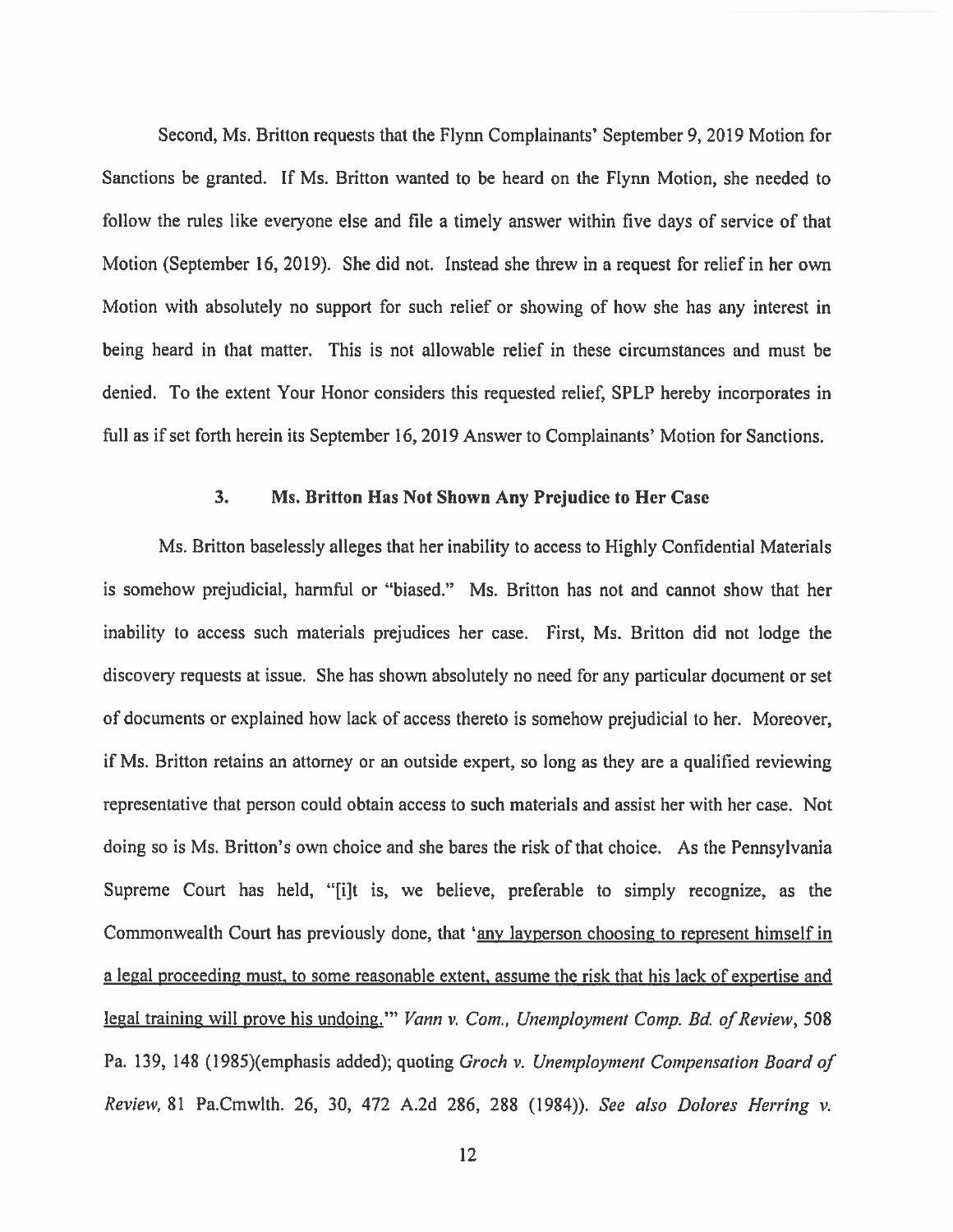Metropolitan Edison Company, No. F-2016-2540875, <sup>2017</sup> WL 3872590, at \*3 (Order entered August 31, 2017) (The Commission, citing *Vann* and *Groch*, adopted the ALJ's initial decision, noting "the Complainant in this case proceeded *pro se* by choice and bore the risk of doing so.").

# C. SPLP's Counsel Has and Is Acting In Good Faith and Consistent with Duties of Professional Conduct

Ms. Britton falsely makes inflammatory allegations that SPLP's counsel has behaved with "ill intent," "unscrupulously," or otherwise demonstrated behavior that "is unbefitting of an 'attorney.'" See, e.g., Motion at  $\P$  7, 9, 16. To the contrary, SPLP's counsel has acted in good faith and in accordance with Rules of Professional Conduct. If anything should be sanctioned, it should be only Ms. Britton's false claims.

First, contrary' to Ms. Britton's incorrect allegations based on what appears to be willful ignorance of both procedural rules and Your Honor's orders, SPLP was not trying to "buy" time to respond to Ms. Britton's improper email to Your Honor seeking relief. Motion at  $\P$ [17-8. In its September 19, 2019 email, SPLP wanted to clarify that if the relief Ms. Britton requested in her email would be considered, then her email was an improperly filed motion and that SPLP would be provided with its right to respon<sup>d</sup> to <sup>a</sup> motion within <sup>20</sup> days. <sup>52</sup> Pa. Code §  $5.61(a)(1)$ .

Ms. Britton similarly is wrong that Your Honor has set forth <sup>a</sup> 7-day response time for all motions. That ruling expressly only applies to discovery motions (not answers, which are due 3 days from the motion) for motions to compel filed after service of Complainants' Surrebuttal testimony.<sup>7</sup> While Ms. Britton is not a lawyer, that does not mean she can make false allegations concerning orders issued in this proceeding which are clearly understandable to any lay person,

<sup>&</sup>lt;sup>7</sup> June 6, 2019 Procedural Order at Ordering Paragraph 4.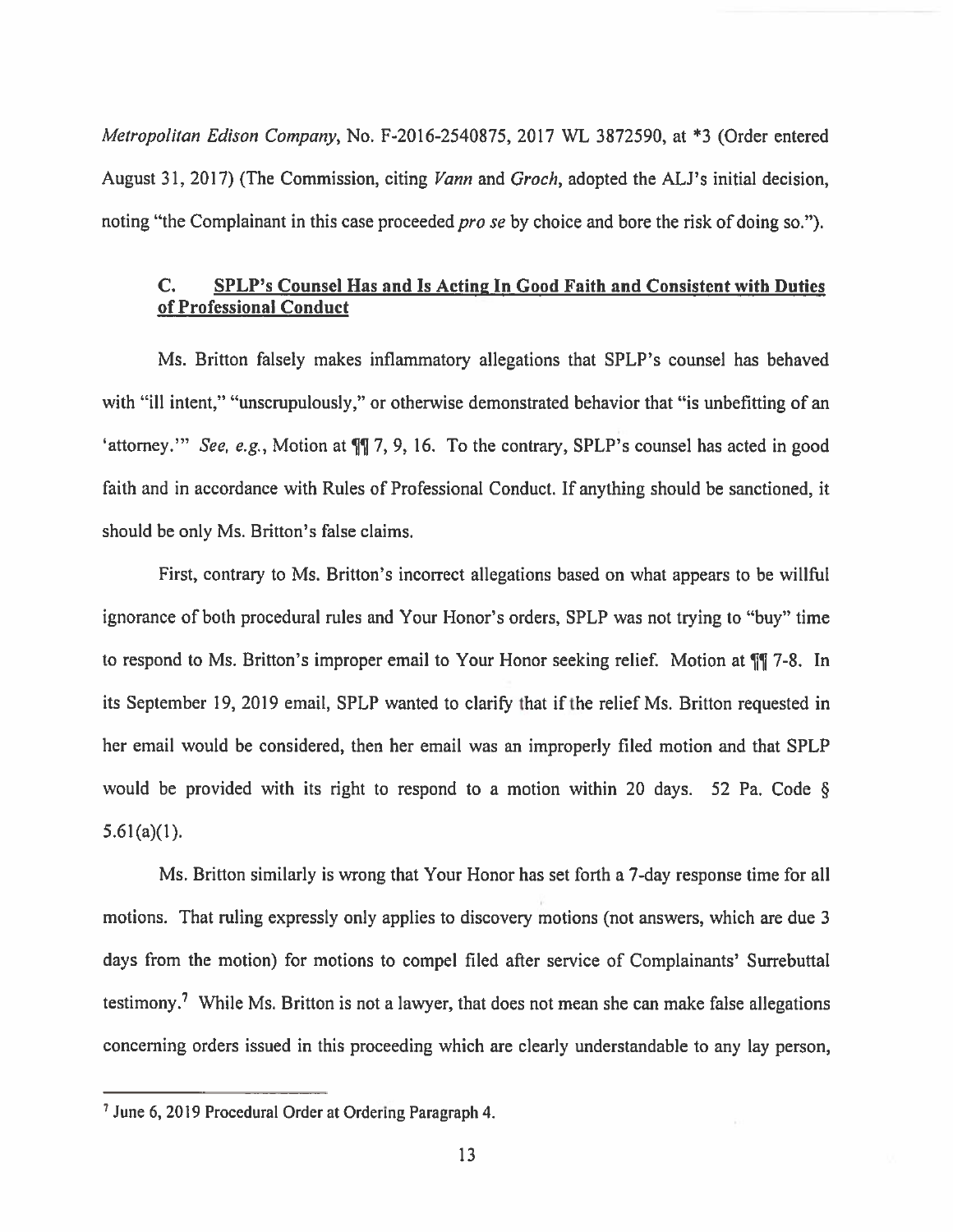and then use her misrepresentations to defame SPLP's lawyers. Moreover, it was unclear what type of motion Ms. Brifton was attempting lodge via her email. SPLP could have no knowledge that Ms. Britton was apparently attempting to move for sanctions via email, which motion has <sup>a</sup> five-day response time, particularly, as shown above, since such motion is totally meritless.

As to Ms. Britton's implication that SPLP's counsel's reluctance to correspond with her outside of legal pleadings or otherwise communicate in such <sup>a</sup> way that could be misinterpreted, SPLP's actions adhere to the Rules of Professional Conduct. Undersigned counsel represents SPLP, <sup>a</sup> party adverse to Ms. Britton's interests. SPLP's counsel is under no duty to correspond with Ms. Britton to provide her with legal advice or interpretations of legal documents such as the Amended Protective Order. In fact, it could violate counsel's duties to its own client to do so, as well as Rules of Professional Conduct concerning parties unrepresented by counsel with interests adverse to <sup>a</sup> client. The Rules of Professional Conduct are clear that SPLP's counsel cannot communicate in <sup>a</sup> way with Ms. Britton that could be misconstrued by her as legal advice:

#### Rule 4.3. Dealing with Unrepresented Person.

(a) In dealing on behalf of <sup>a</sup> client with <sup>a</sup> person who is not represented by counsel, <sup>a</sup> lawyer shall not state or imply that the lawyer is disinterested.

(b) During the course of <sup>a</sup> lawyer's representation of <sup>a</sup> client, <sup>a</sup> lawyer shall not give advice to <sup>a</sup> person who is not represented by <sup>a</sup> lawyer, other than the advice to secure counsel, if the lawyer knows or reasonably should know the interests of such person are or have <sup>a</sup> reasonable possibility of being in conflict with the interests of the lawyer's client.

Id. Counsel's decision not to informally communicate with Ms. Britton based on her representation that she signed the Non-Disclosure Agreement was in keeping with these rules. Contrary to Ms. Britton's false, ye<sup>t</sup> verified representation, she did not reques<sup>t</sup> access to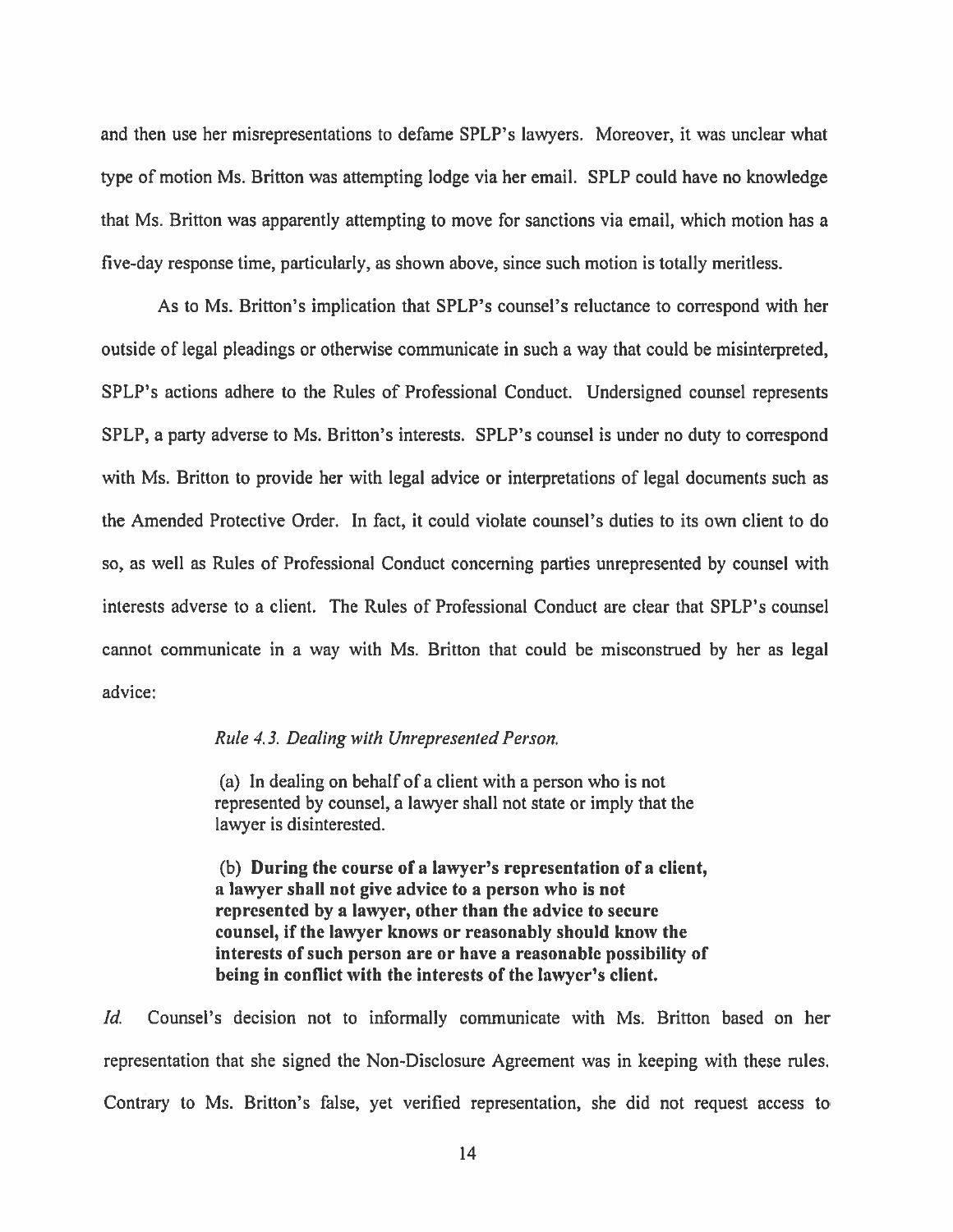discovery materials in July — she merely sent around an improperly executed Non-Disclosure Agreement. Motion at ¶ <sup>5</sup> and Attachment. Counsel did not want to imply that it was advising Ms. Britton what to or not to do and did not respond to that email that made no reques<sup>t</sup> of SPLP or its counsel. Counsel did timely respond in September when Ms. Britton actually demanded access to Highly Confidential Materials, and did so in <sup>a</sup> timely manner, particularly given counsel was not required to correspond with Ms. Britton at all.

Ms. Britton's failure to seek relief via proper means at an earlier date likewise cannot be blamed on counsel's refusal to advise her on legal matters. If Ms. Brifton felt she was entitled in July or August to these materials, she should have filed <sup>a</sup> motion then and SPLP's counsel was under absolutely no duty to advise her to do so. Again, taking such actions could have violated counsel's duties under the Rules of Professional Conduct both as to its duties to its client and duties when dealing with unrepresented parties. Ms. Britton is choosing to proceed pro se and bares the risk of doing so. $8$ 

<sup>&</sup>lt;sup>8</sup> As the Pennsylvania Supreme Court has held, "[i]t is, we believe, preferable to simply recognize, as the Commonwealth Court has previously done, that 'any lavperson choosing to represen<sup>t</sup> himself in <sup>a</sup> legal proceeding must, to some reasonable extent, assume the risk that his lack of expertise and legal training will prove his undoing." Vann v. Com., Unemployment Comp. Bd. of Review, 508 Pa. 139, 148 (1985)(emphasis added); quoting Groch v. Unemployment Compensation Board of Review, 81 Pa.Cmwlth. 26, 30, 472 A.2d 286, 288 (1984)). See also Dolores Herring v. Metropolitan Edison Company, No. F-2016-2540875, <sup>2017</sup> WL 3872590, at \*3 (Order entered August 31, 2017) (The Commission, citing Vann and Groch, adopted the ALJ's initial decision, noting "the Complainant in this case proceeded *pro se* by choice and bore the risk of doing so.").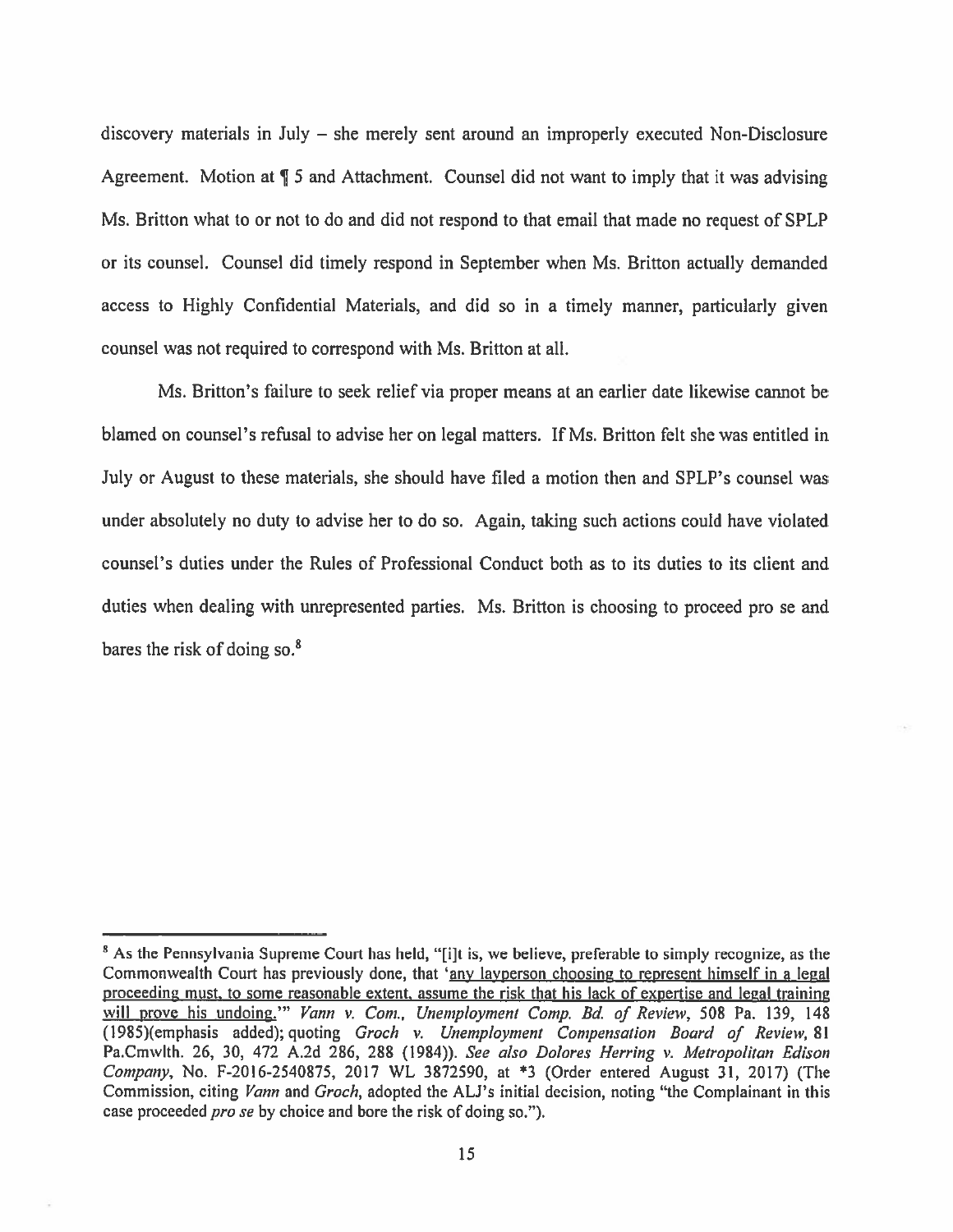# III. CONCLUSION

WHEREFORE, Sunoco Pipeline L.P. respectfully requests Your Honor deny Ms. Britton's Motion for Sanctions.

Respectfully submitted,

Sniscak

Thomas J. Sniscak, Esq. (PA ID No. 33891) Kevin J. McKeon, Esq. (PAID No. 30428) Whitney E. Snyder, Esq. (PA ID No. 316625) Hawke, MeKeon & Sniscak LLP 100 North Tenth Street Harrisburg, PA 17101 Tel: (717) 236-1300 tjsniscak@hmslegal.com kjmckeon@hmslegal.com wesnyder@hmslegal.com

/s/ Robert D. Fox

Robert D. Fox, Esq. (PA ID No. 44322) Neil S. Witkes, Esq. (PA ID No. 37653) Diana A. Silva, Esq. (PA ID No. 311083) MANKO, GOLD, KATCHER & FOX, LLP 401 City Avenue, Suite 901 Bala Cynwyd, PA 19004 Tel: (484) 430-5700

Dated: October 1, 2019 Attorneys for Respondent Sunoco Pipeline L.P.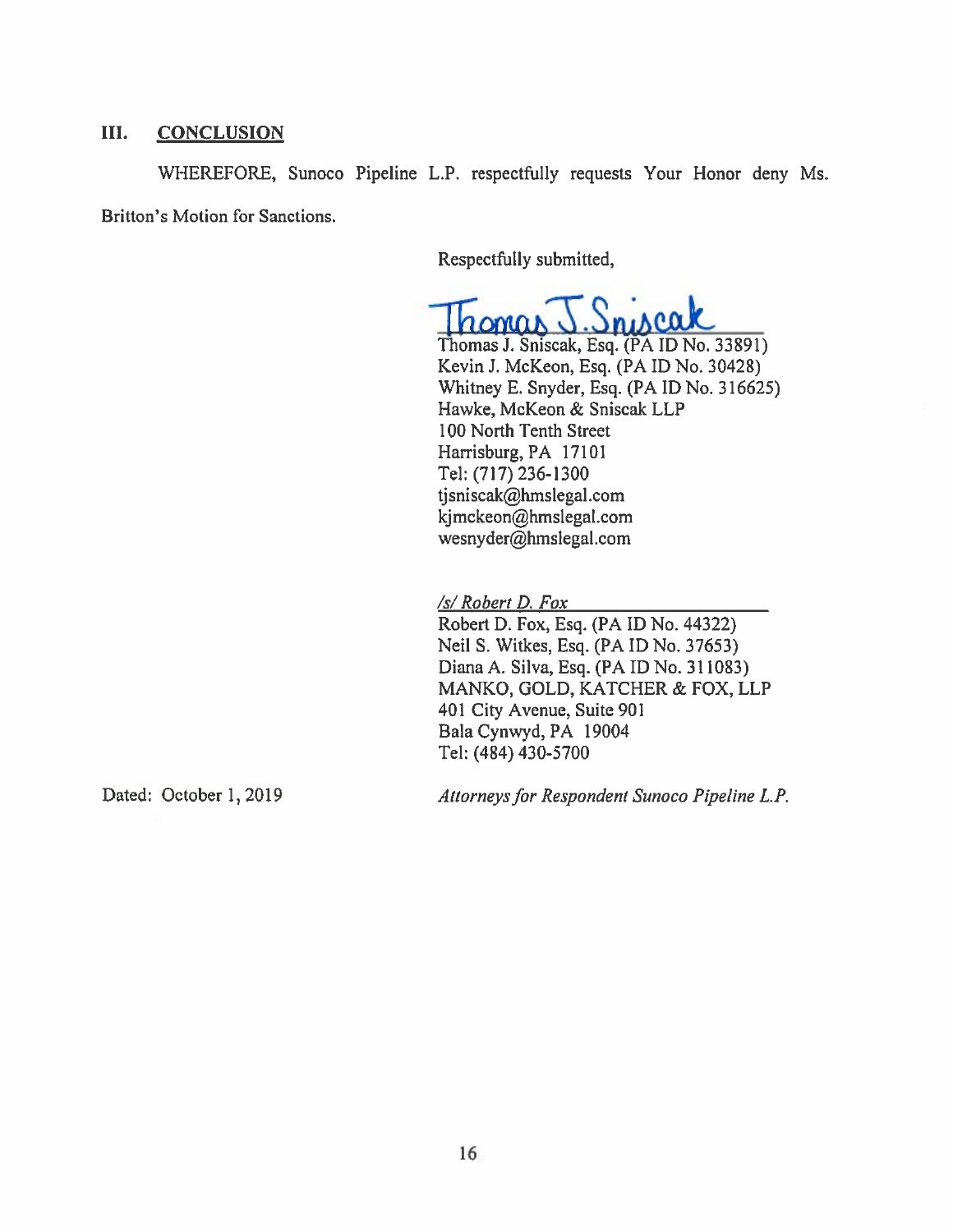# CERTIFICATE OF SERVICE

<sup>I</sup> hereby certify that <sup>I</sup> have this day served <sup>a</sup> true copy of the forgoing document upon the

persons listed below in accordance with the requirements of § 1.54 (relating to service by <sup>a</sup> party).

# VIA ELECTRONIC MAIL ONLY

Michael S. Bomstein, Esquire Rich Raiders, Esquire Pinnola & Bomstein Raiders Law Suite 2126 Land Title Building 606 North 5<sup>th</sup> Street 100 South Broad Street Reading, PA 19601 Philadelphia, PA 19110 rich@raiderslaw.com mbomstein@gmail.com

Anthony D. Kanagy, Esquire Vincent M. Pompo Garrett P. Lent, Esquire Guy A. Donatelli, Esq. Post & Schell PC 24 East Market St., Box 565 17 North Second Street, 12<sup>th</sup> Floor West Chester, PA 19382-0565 akanagy@postschell.com vpompo@lambmcerlane.com glent@postschell.com gdonatelli@lambmcerlane.com

Counsel for Intervenor Counsel for Intervenors Range Resources - Appalachia LLC West Whiteland Township,

Erin McDowell, Esquire Leah Rotenberg, Esquire Canonsburg, PA 15317 1235 Penn Avenue, Suite 202 emcdowell@rangeresources.com Wyomissing, PA 19610

Counsel for Range Resources Appalachia

Counsel for Counsel for Flynn et al. Complainants Andover Homeowner's Association, Inc.

Downingtown Area School District, Rose Tree Media School District

3000 Town Center Blvd. Mays, Connard & Rotenberg LLP rotenberg@mcr-attorneys.com

> Counsel for Intervenor Twin Valley School District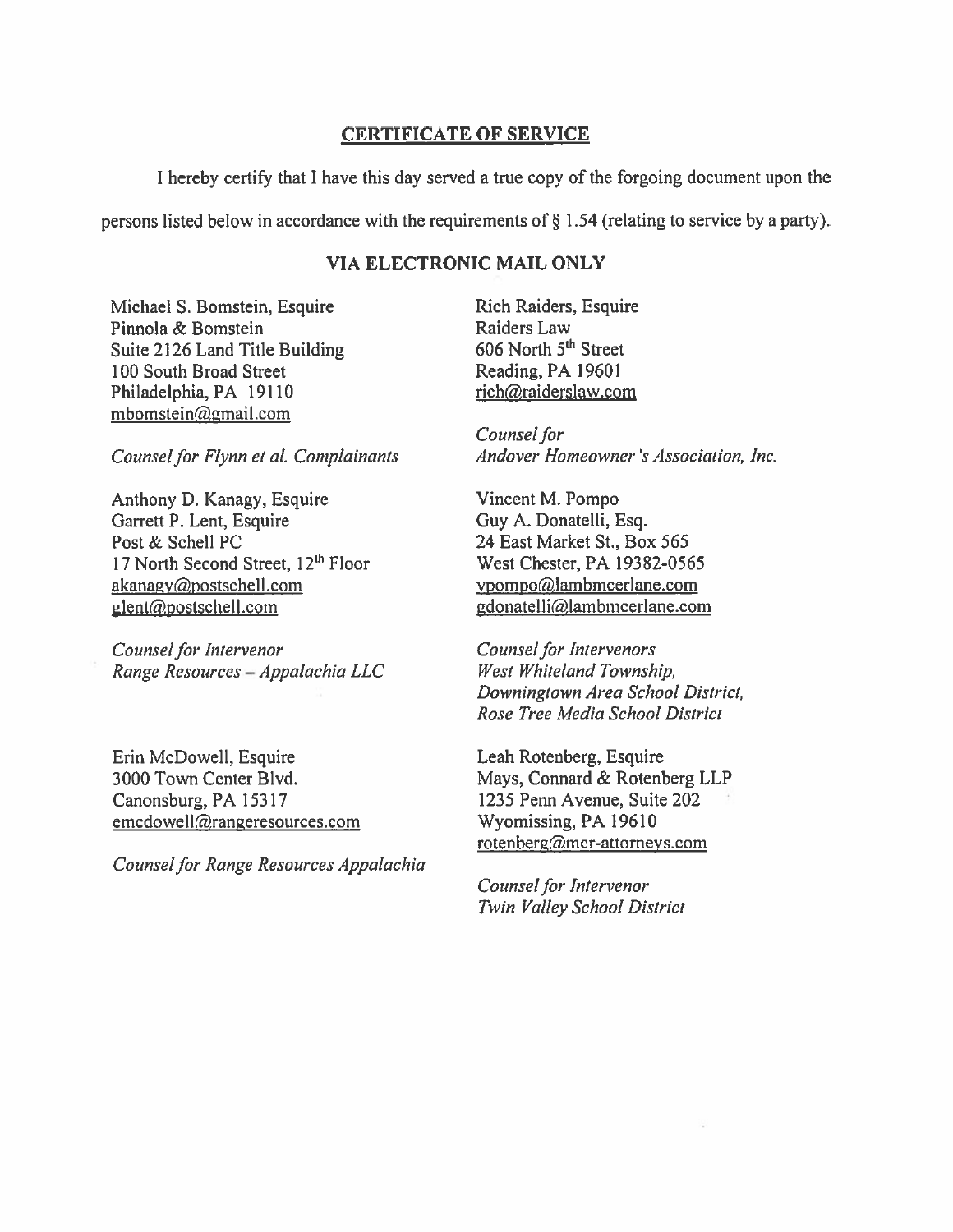Margaret A. Morris, Esquire Reger Rizzo & Darnall LLP Cira Centre, 13<sup>th</sup> Floor 2929 Arch Street Philadelphia, PA 19104 mmorris@regerlaw.com

Counsel for Intervenors East Goshen Township and County of Chester Mark L. Freed Joanna Waldron Curtin & Heefner LP 2005 5. Easton Road, Suite 100 Doylestown, PA 18901 mlf@curtinheefner.com jaw@curtinheefner.com

James R. Flandreau Paul, Flandreau & Berger, LLP 320 W. Front Street Media, PA 19063  $iflandreau@pfblaw.com$ 

Counsel for Intervenor Middletown Township

Thomas Casey 1113 Windsor Dr. West Chester, PA 19380 Tcaseylegal@gmail.com

Pro se Intervenor

Counsel for Intervenor Uwchlan Township Josh Maxwell Mayor of Downingtown 4 W. Lancaster Avenue Downingtown, PA 19335 jmaxwell@downingtown.org

Pro se Intervenor

James C, Dalton, Esquire Unruh Turner Burke & Frees P.O. Box 515 West Chester, PA 19381-0515  $j$ dalton@utbf.com

Counsel for West Chester Area School District, Chester County, Pennsylvania Virginia Marcille-Kerslake 103 Shoen Road Exton,PA 19341 vkerslake@gmail.com

Pro Sc Intervenor

Patricia Sons Biswanger, Esquire 217 North Monroe Street Media, PA 19063 patbiswanger@gmail.com

Counsel for County of Delaware

Melissa DiBernardino 1602 Old Orchard Lane West Chester, PA 19380  $lissdibernardino@gmail.com$ 

Pro se Complainant